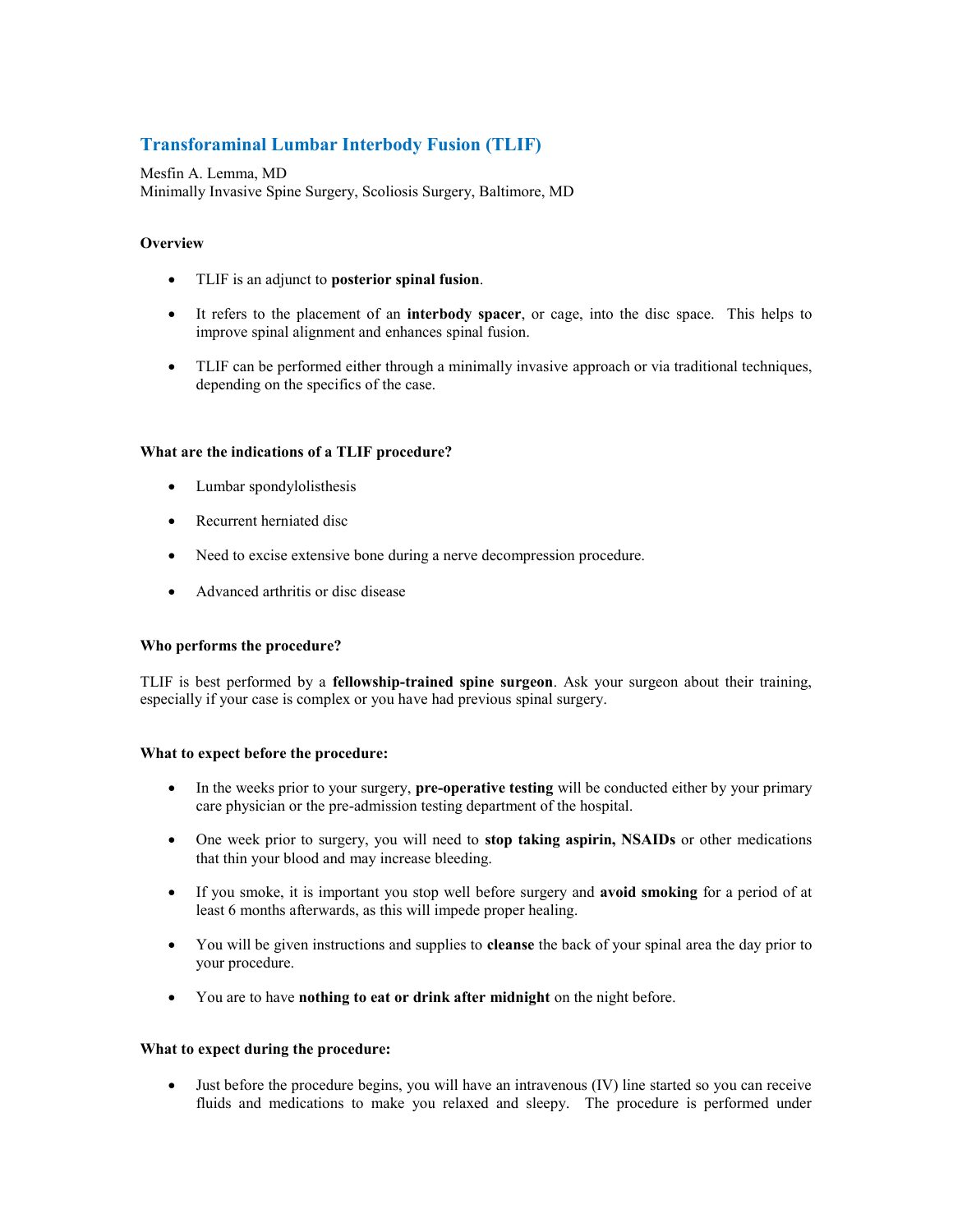**general anesthesia** (you are asleep). Medications will be given through the IV to put you to sleep and a tube is inserted in your throat to supplement your breathing. **IV antibiotics** are administered and monitors are placed to check your heart, blood pressure, and oxygen level. Once you are asleep, a Foley catheter is inserted into the bladder.

• The duration of the procedure depends on the specifics of the case. This is what happens once the procedure begins:

# **1. Surgical approach**

- You are positioned face down (prone) on a specialized, cushioned operating table.
- The area of your lower back where the incision(s) will be made is cleansed with a special solution to kill the germs on the skin.
- Either a **single midline incision** or **2 separate incisions to the left and right of the midline**  will be performed, depending on the specifics of your case.
- The muscles are gently dissected off of the spinal column and the surfaces of the bone are meticulously prepared to allow for the ingrowth of bone.

# **2. Instrumentation**

- **Pedicle screws** are placed into the affected vertebra. Computer assisted image-guidance is utilized to ensure proper placement of the pedicle screws.
- 2 screws are placed in each affected vertebral bone. The number of levels treated will depend on the specifics of your case.

# 3. **Decompression**

Now, the decompression portion of the procedure is performed (laminectomy or laminotomy)

# 4. **Interbody grafting**

- The disc space is entered on one side and cleared of all disc material.
- A PEEK spacer, or "cage," is filled with the bone graft and placed into the disc space. **PEEK spacers** are synthetic, plastic implants which are carefully engineered for use in the spine.
- The pedicle screws are attached to rods, one rod for each side.



# **5. Closure**

- A drain may be placed and the incision is closed.
- Dressing is applied over the incision and you are then taken to the recovery area.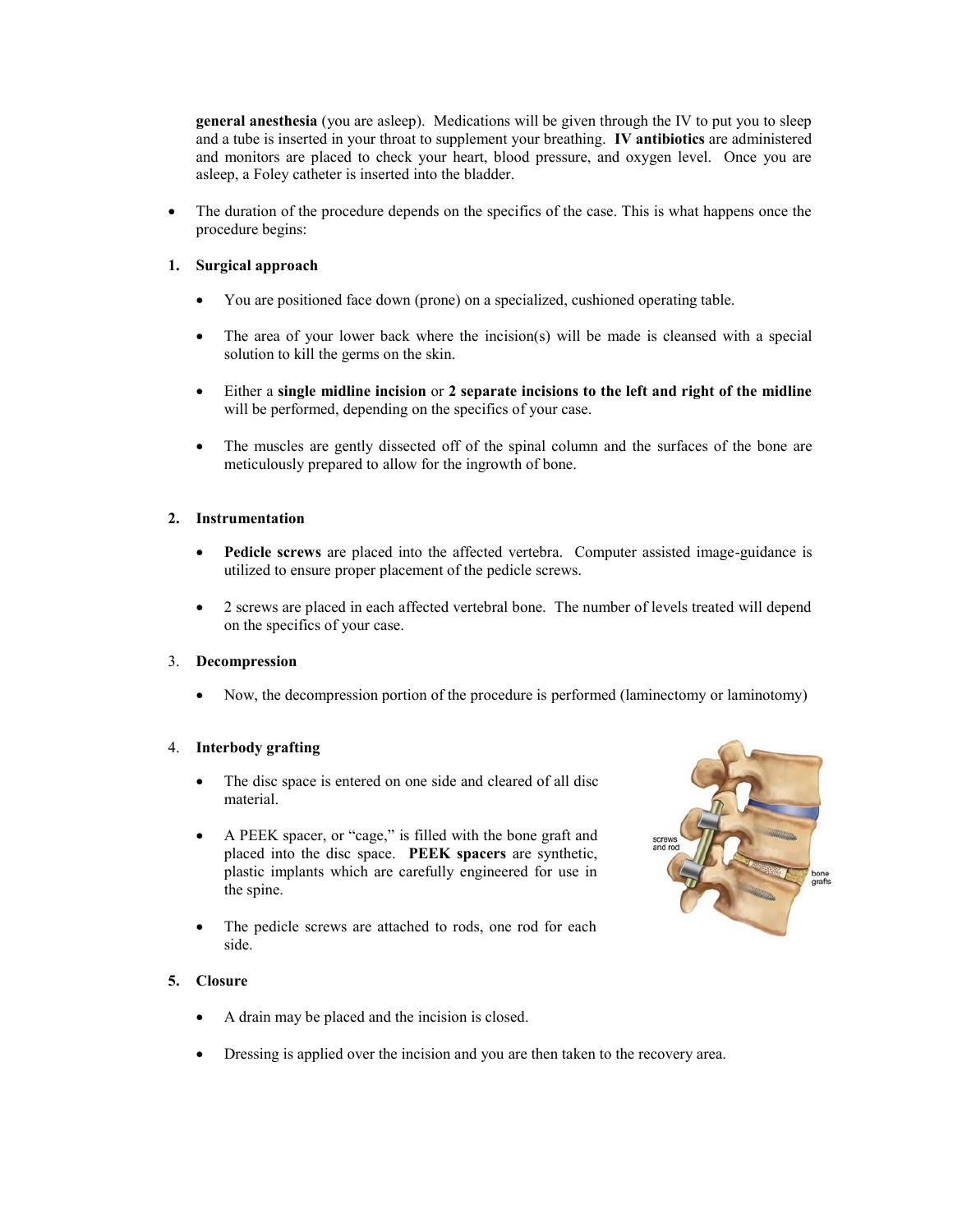#### **What to expect after the procedure:**

- **The number of days in the hospital varies** based on a patient's age, medical problems and the specifics of the surgery.
- In the recovery area, you will be observed until you recover from the anesthesia, then transferred to the floor.
- You will be encouraged to get out of bed and move around as soon as you are able to. A back brace may be prescribed.
- Pain pills on an empty stomach may result in nausea, so initially IV pain medications are selfadministered through a PCA, or **patient-controlled analgesia**.
- IV fluids will be continued until you can drink fluids well by mouth.
- Once you are able to drink normally, your diet will be advanced to your **normal diet** and you will be switched to pain pills.
- **Physical therapy and occupational therapy** will see you prior to your discharge from the hospital to make sure you are comfortable performing activities of daily living.

## **Recovery and rehabilitation at home:**

- Keep in mind, everybody is different, and therefore the amount of time it takes to return to normal activities is different for each individual. Patients are encouraged to **walk as much as possible**.
- Discomfort should decrease a little each day, like a dimmer switch as opposed to an on-off switch. Complete recovery time differs depending on the specifics of your case, but typically ranges from **6 to 12 weeks**.
- **Refrain for smoking**, as nicotine is a direct toxin to bone healing/fusion.
- **Do not take any NSAIDs or aspirin** as these, too, are detrimental to the fusion process.
- Signs of infection such as **swelling, redness, draining, or fever > 101.5<sup>o</sup>F** should be brought to your surgeon's attention immediately.
- It is important to keep your incision **dry** for a period of 2 weeks to give your incision time to seal. You may sponge bath during this period.
- It should be noted that the time to fusion can vary. It usually takes **approximately 3 months** but may take up to 6 to 9 months for the fusion to take. **Heavy lifting, bending, and twisting are usually limited until the fusion is noted to be satisfactory**.
- You will be seen in the office at **2 weeks**, then at regular intervals thereafter. Radiographs will be obtained periodically to assess the fusion.

## **What are the outcomes following TLIF surgery?**

Studies indicate that the patient's pain is improved 60% to 70% after TLIF spinal fusion surgery and **approximately 80% of patients undergoing TLIF spinal fusion surgery are satisfied with the surgical result**.